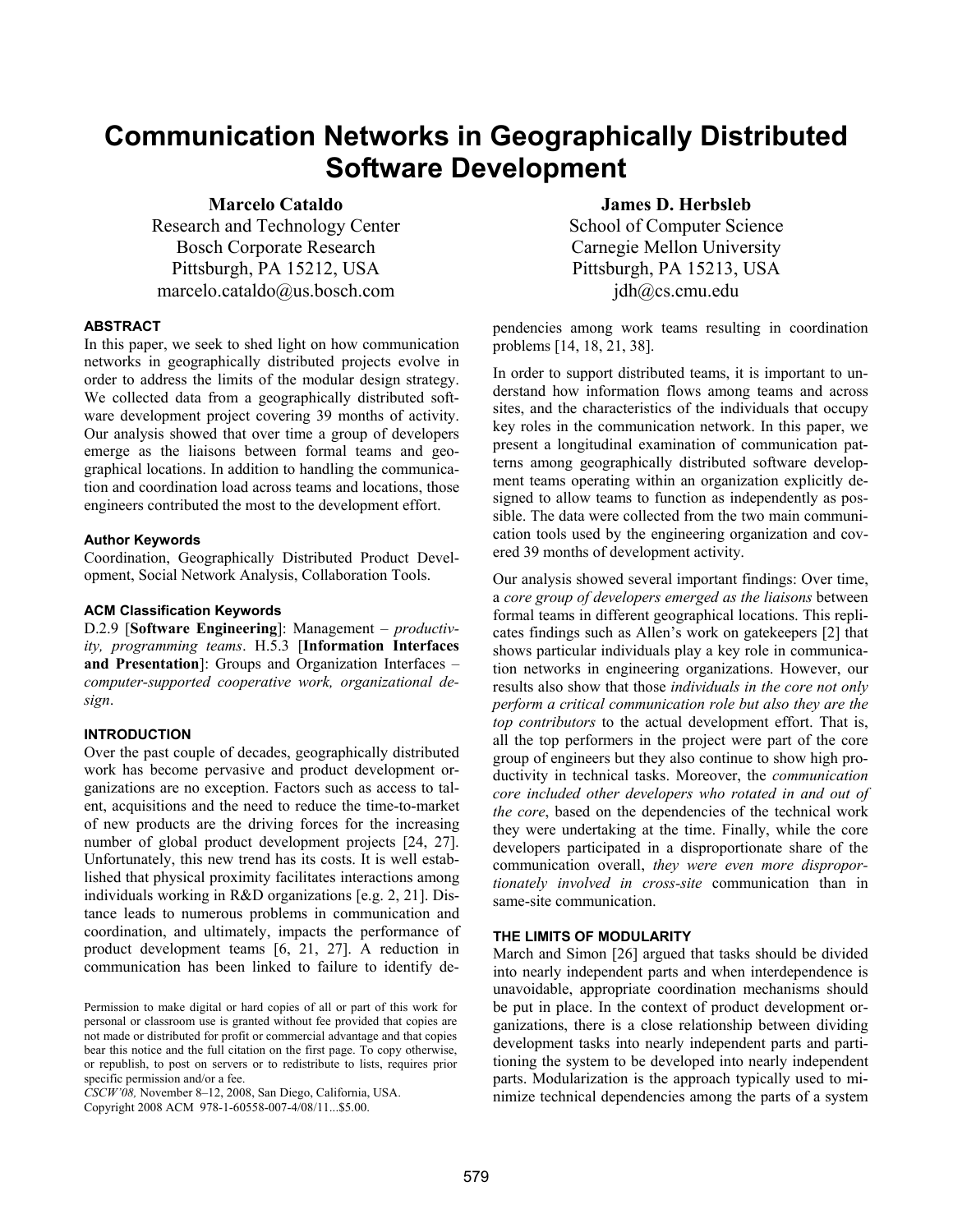[10, 16, 37]. Baldwin and Clark [4, page 90] argued that modularization makes complexity manageable, enables parallel work and tolerates uncertainty. Moreover, Baldwin and Clark [4, page 89] argued that a modular *design structure* leads to an equivalent modular *task structure*, where one or more modules can be assigned to one organizational unit and work can be conducted almost independently of others [10].

In the context of software development, this approach was first articulated by Parnas [31] as modular software design. Parnas [31] argued that modules ought to be considered "work items" rather than "subprograms," emphasizing their role in allowing development work to continue independently and in parallel in the different modules. Modularization is thought to create loose coupling between tasks, which is generally considered to be appropriate when teams are geographically distributed [30].

The modularization argument relies on the assumption that a simple and obvious relationship exists between the structure of the product and the structure of the tasks required to develop the product. Hence, by reducing the technical interdependencies among modules, the modularization theories argue, task interdependencies are reduced, thereby reducing the need for communication among work groups.

While the modularity approach to coordination has proven very useful, it is becoming clear that it is by itself insufficient to resolve coordination problems in product development. First, there is recent empirical evidence indicating that the relationship between product structure and task structure is not as simple as previously assumed, and the theorized similarity between those structures diminishes over time [8]. One important factor is the dynamic nature of task dependencies in software development. The requirements of a software system change as time progresses and, in many instances, they only become known over time [25]. Uncertainty and change in requirements can result in minor alterations or cause significant modifications such as adding or eliminating a feature of the product. These events, typically, require a well coordinated effort that might affect tens or hundreds of modules.

Second, reducing communication between teams responsible for modules can lead to difficulties, since, like most subsystems [33], modules are rarely fully independent. The product development literature argues that information hiding, a primary strategy to achieve modularity in software development, leads to minimal communication between teams. This in turn causes variability in the evolution of different components resulting in integration problems [38]. In the context of software development, de Souza and colleagues [14] found that information hiding led development teams to be unaware of others teams' work, resulting in coordination problems. Grinter and colleagues [18] reported similar findings for geographically distributed software development projects. The authors highlighted that the main consequence of the reduced need of communication between teams was increased costs because problems were discovered too late in the development process.

Finally, the act of developing a software system consists of a collection of design decisions that often introduce design or implementation constraints that change the dependencies among the various parts of the system. These changes can generate new coordination requirements that are quite difficult to identify *a priori*, particularly when they affect the product architecture [20, 35]. Failure to discover the changes in coordination needs can have a profound impact on the quality of the product [13] and on productivity [21].

# **"GATEKEEPER" COMMUNICATION NETWORKS**

The limitations of the modular design strategy suggest that communication among teams will be essential in order to coordinate project work. Organizational and geographic barriers to communication can be overcome by individuals in key roles who facilitate and promote the interaction between teams [2, 3, 19]. Several definitions of those key positions have been proposed in the product development literature [19]. Examples are "alliance champion", "external liaison", "gatekeeper", and "process promoter". Although those definitions differ slightly from each other in their theoretical underpinnings, the overarching theme is that those individuals perform a different type of activity than the rest of the members of a R&D group and their task is critical for the success of a project. Those key people have access to different sources of information and they are capable of synthesizing the information in a way useful for the various groups so they can to better perform their development activities [19].

The use of "liaison" or "gatekeepers" to manage the dependencies between teams has also been proposed as a mechanism for facilitating coordination in geographically distributed software development [32]. As engineers perform their development tasks, critical information and knowledge about the parts of the system involved in the tasks at hand is exchanged. As software development tasks change over time, developers get the opportunity to gain access to new information and knowledge about the technical properties of different parts of the system. This system of social relationships, which we will refer to as a *communication network*, is an evolving entity. If gatekeepers are strategically embedded in the communication networks, they can acquire the necessary knowledge to discover the relevant technical and task dependencies.

This paper attempts to shed light on how communication networks evolve in geographically distributed projects in order to understand how organizations overcome the limits of the design modularity strategy. In particular, we examine the following research questions.

## **Research Questions**

Past research on communication patterns in R&D organizations suggested the existence of "gatekeeper networks". Using the graph theoretic concept of strong components,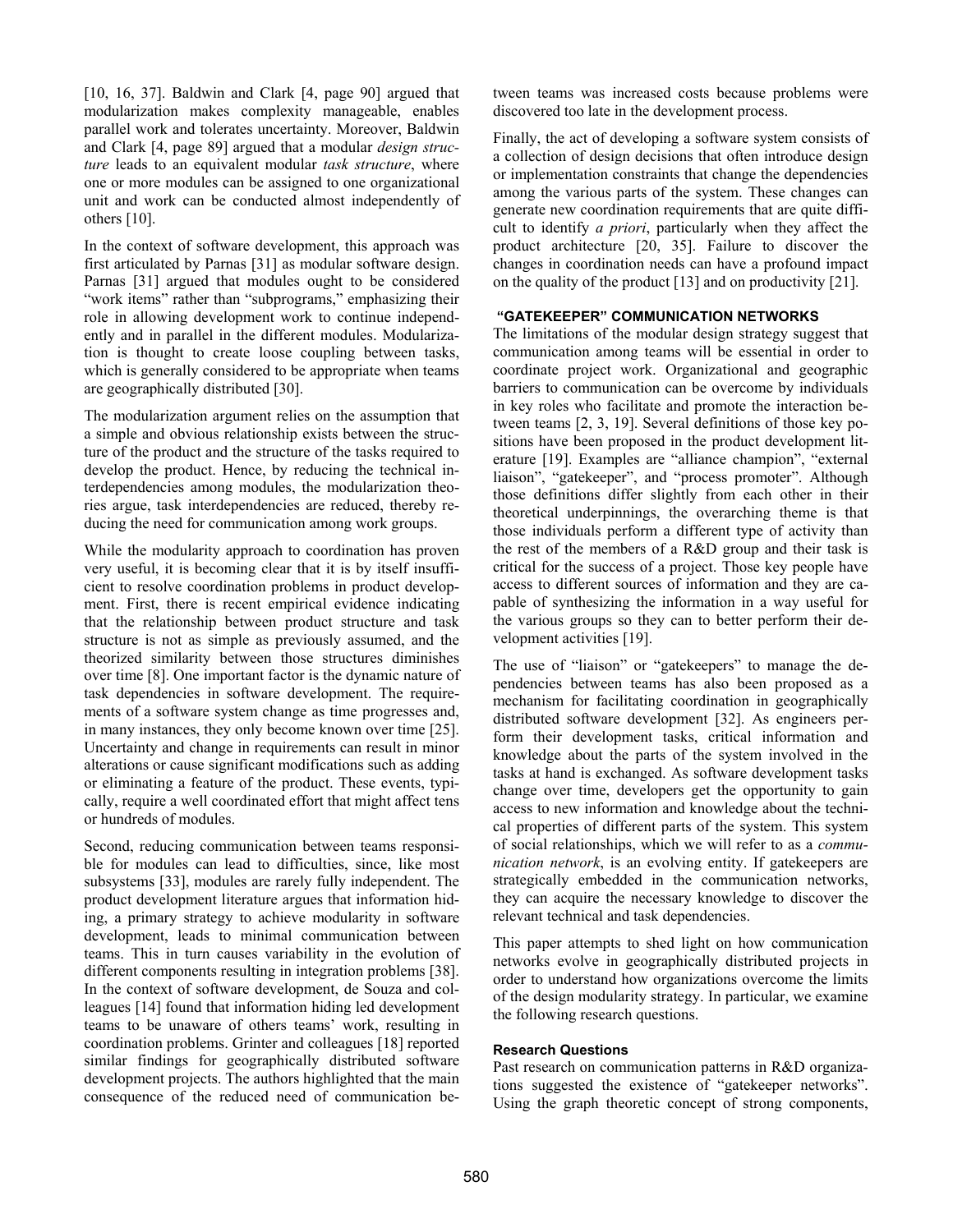Allen [2] showed that gatekeepers tended to be part of a highly clustered group of individuals bridging communication between disconnected members of the R&D laboratories. Allen's findings lead to several research questions:

## **RQ1: Does a highly interconnected group of people take on a disproportionate share of overall communication?**

# **RQ2: Does a highly interconnected group of people take on a disproportionate share of cross-site communication?**

Gatekeepers in R&D organizations are also perceived as very technically competent individuals who are able to interpret several sources of information, translate them and synthesize them to be consumed by development teams [2, 19]. We are interested in understanding the characteristics of people who assume a gatekeeper role in software development organizations. It has long been known that gatekeepers are technically capable, but does the gatekeeper role force them to focus primarily on communication, or do they also remain highly productive in technical tasks? Are there other characteristics that also bring individuals into the core of the communication network?

**RQ3: Are the most productive technical people part of the core of the communication networks?** 

**RQ4: What other characteristics can lead to a technical person becoming part of core the communication networks?** 

# **DESCRIPTION OF THE RESEARCH SETTING**

We collected data from a software development project of a large distributed system produced by a company that operates in the data storage industry. The data covered a period of about thirty-nine months of development activity and the first four releases of the product. During that period of time the company had a maximum of one hundred and nineteen developers. However, five of them were part of the company for a period of less than 6 months so we did not consider them in our analysis. The one hundred and fourteen developers that were included in our analysis were already part of the development organization prior to the time period covered in our analysis or joined the company in the first four months of the examined time period. The developers were organized in eight teams and distributed in three research and development locations. Each team had a manager but the developers did not have formal roles such as team lead or liaison. All engineers were encouraged to seek interaction with members of other teams if they considered it necessary. All the developers worked full time on the project during the time period covered by our data.

Because of the way work was allocated to teams, this project made a near-ideal setting for investigating the limits of modularity. The organization had been put together to build a single product, and this was the only product developed during the period of our study. The product was designed to be highly modular, and the organization was designed to fit the structure of the product. Each component was assigned to a single team, whose members were collocated. Because of this match between teams and components, virtually all of the inter-team coordination represents issues that the modular approach did not resolve.

The development tasks were identified by modification requests (MRs) which represent defects in the software or functionality enhancement requests. Software developers communicated and coordinated their development tasks in several ways. Opportunities for interaction exist when working in the same formal team or when working in the same location. For instance, all the development teams had periodic meetings as frequent as once or more times a week. Developers also used a range of communication tools to interact and coordinate their work such as email, an online-chat system (Internet Relay Chat - IRC), video conference, and a development task tracking system. One of the authors interviewed several developers, who identified the online-chat system (IRC) as the primary communication means for development and debugging work. The second most commonly used tool was the MR tracking system which not only tracked requests as they were opened, assigned, and resolved, but provided text chat capability for each request. In addition, developers indicated that they used email and video-conferences, but primarily for design and architectural definition activities. Given those patterns of communication means usage, we collected communication and coordination information from the online chat and the MR-tracking system. In the rest of the document, we will refer as IRC communication or coordination as such activities carried out using the online-chat system. We will refer to as MR communication or coordination when those activities took place using the MR-tracking system.

# **Data Collection and Measures**

On a daily basis, developers interacted with other engineers in the same or other laboratories using IRC. The company established several channels based on formal teams as well as special projects. For example, team A is responsible for components 1 and 2 and there is a channel A in IRC. Then, any engineer that requires information about components 1 and 2 would typically communicate with other engineers in channel A. In order to preserve the valuable technical information discussed on IRC, the company logged the channels associated with formal teams and special projects. This repository provided the historical data that allowed us to reconstruct the patterns of interaction and coordination amongst the developers. In order to identify the relevant interactions, we used the modification requests as guides.

As part of a larger research project, three raters, blind to the research questions, examined the IRC logs corresponding to all the recorded channels and associated with the modification requests in our dataset. This data coding effort took approximately 14 months. We considered the alternative of using a tool, such as PieSpy [29], to extract relational data from IRC. Unfortunately the tool was not able to accurately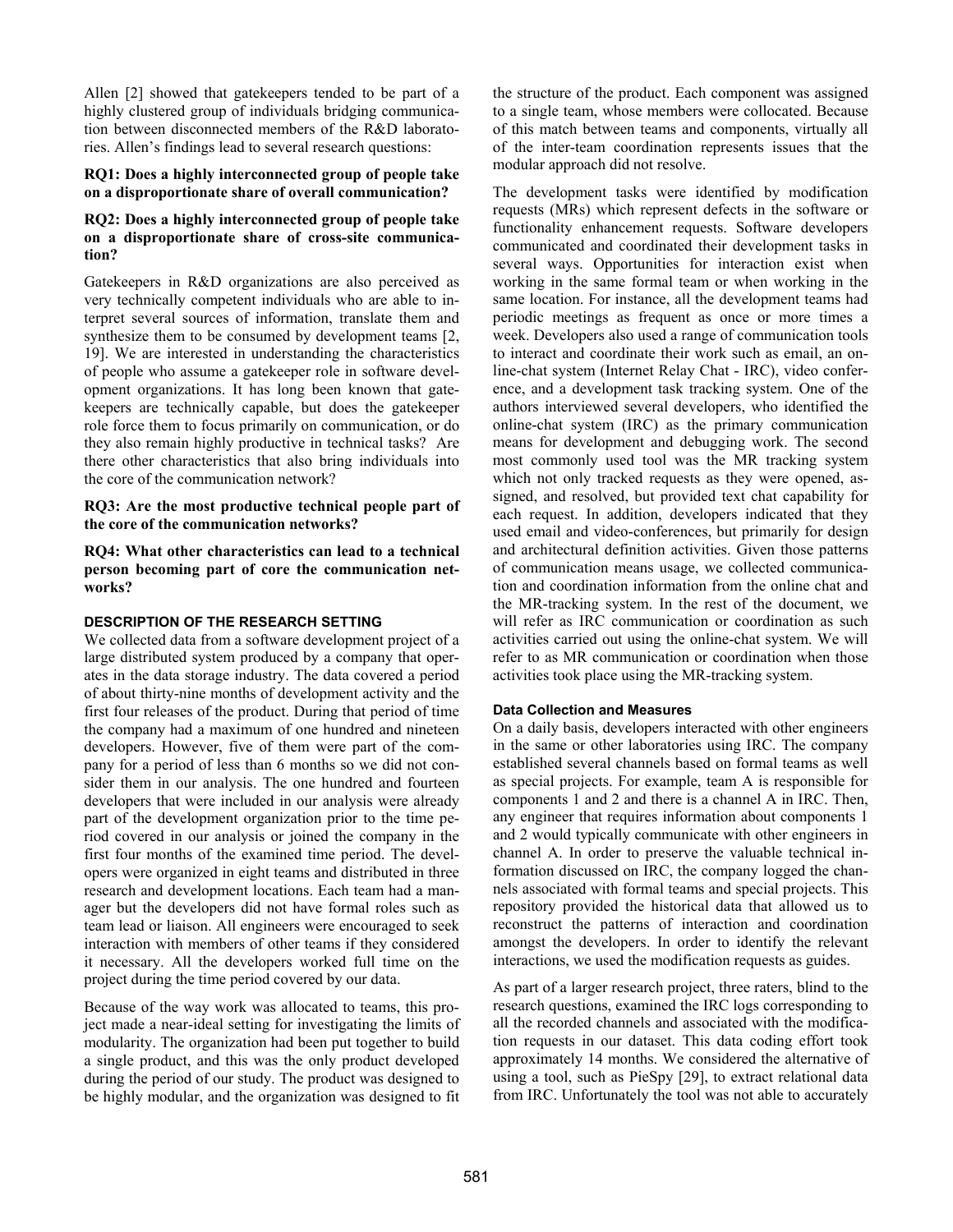identify which modification request was discussed in a given interaction. Since our unit of analysis is the modification request, it was critical that we be able to correctly associate specific communications with the modification requests to which they referred, and to eliminate communications that did not concern modification requests.

Since the work on a MR could extend over days, weeks or even months, the raters were instructed to examine IRC logs through out the entire period of time associated with each MR. When interacting, developers could refer to the MR id number (e.g. "<developer01> developer02: have you looked at bug 12345") or to the problem the MR represents without any explicit reference to the MR (e.g. "<developer01> does anyone know why would RPC call 123 returns the error code 12345?"). The raters were given a description of the problem associated with each modification request in order to be able to identify the latter type of interactions. The outcome of the data coding process was a list of time stamped events indicating <developer A> interacted with <developer B>. We assessed the reliability of the raters' work by having them code 10% of the MRs by all three raters. Comparisons of the obtained networks showed that 98.2% of the networks had the same set of nodes and edges.

From the list of interactions associated with each modification request, we constructed the communication networks on a monthly basis grouping into a single monthly network all the interactions among developers from each MR that occur in each particular month. The nodes in the networks represent the one hundred and fourteen developers in the company's engineering organization. The networks do not consider managers or other higher level decision making individuals. If any of the developers did not participate in any discussion on the IRC logs for a particular month, he or she would be represented in the network as a node without connections, in other words, an isolate.

The company also used a MR tracking system to monitor the progress of development tasks and to facilitate the exchange of information and discussion about the development tasks. For example, as defects are debugged, developers post information regarding their findings and might request information from other developers that would provide useful feedback. We defined an interaction between developers *i* and *j* only when both *i* and *j* explicitly commented in the MR report. We focused on the developers that explicitly commented on the MR report because the MR tracking system sent email to all the addresses in a CC list every time an MR is updated. Therefore the number of recipients of updates could be significantly larger than the set of people actually discussing the MR. We also ignored comments automatically generated by the workflow tool (e.g. changes to the status of the task). Then we used these exchanges of information to construct communication networks amongst developers. In this case, the data collection process was automated by using a script that interacted with the modification request tracking system and constructed the monthly social networks.

We collected several individual-level measures about the developers. Using the relational data from the MR system and IRC, we computed two network measures that have been shown to relate to individual-level performance: the degree centrality [17] and the network constraint [7]. We also evaluated several other network measures, such as betweenness centrality and eigenvector centrality, but they were highly correlated with degree centrality. Demographic data about the developers such as their programming and domain experience and level of formal education were collected from archival information provided by the company's human resources department.

Measuring individual-level performance in software development is not a trivial task. The concept of performance could be interpreted across different dimensions such as the amount of code produced, the quality of that produced code in terms of lack of defects, efficiency and maintainability. Previous research has proposed different approaches to measure individual-level software development performance and, in this study, we focused on measures based on the amount of code created (see, e.g., Curtis [12]). We used two measures of performance. First, a measure of contribution to the development effort was defined in terms of the number of changes, instead of a more traditional lines-ofcode measure, which allows us to control for variability in developers' coding style (e.g. developers who might have a more verbose versus a more compact coding style). Moreover, the development organization studied encouraged developers to submit changes to the version control system that constituted logical pieces of work as a single commit. Hence, the measure *Number of Changes Contributed* represents an appropriate measure of task performance. A second measure of performance is represented by the number of modification requests resolved by each developer, *Number of MRs Resolved*. Both measures were highly correlated  $(0.68, p \le 0.01)$  because all changes to the source code were represented by a modification request.

# **RESULTS**

We organized the presentation of our results around our research questions.

## **RQ1: Does a highly interconnected group of people take on a disproportionate share of overall communication?**

Using the interaction data from IRC and the MR-tracking system, we constructed monthly communication networks. Figure 1 shows months 10, 20 and 30 from the IRC data. The general pattern of the communication networks is a core-periphery structure [5] suggesting that a particular group of developers are at the center of the coordination activities and the exchange of information among engineers. The core-periphery patterns were analytically confirmed by using Borgatti and Everett's [5] method for fitting network patterns to an idealized core-periphery structure. We used Borgatti and Everett's continuous model that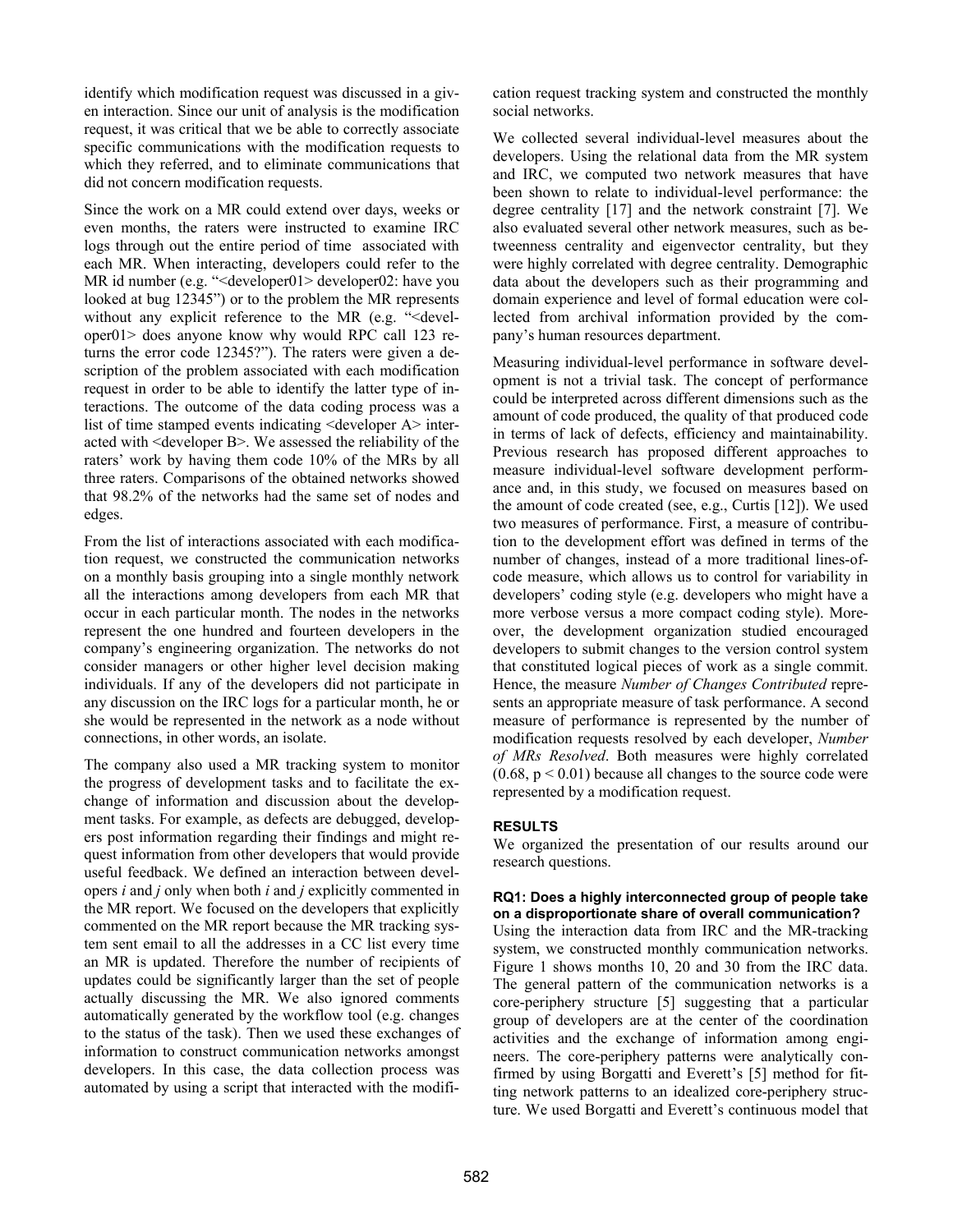gives a fit value between 0 and 1. The closer the fit is to 1, the more similar a particular network is to a core-periphery structure. The average fit across all 39 months was 0.721 with a minimum fit of 0.568 and a maximum one of 0.858. The rest of the developers seem to rely solely on interactions with the centrally positioned developers for coordinating their tasks. Our coordination data from the MR-tracking system showed the same core-periphery pattern.



**Figure 1: Over Time Coordination Patterns using MR system** 

In other words, the strong core-periphery patterns suggest the communication network features a highly interconnected and relatively small group (averaging about 26% of the total) of people who play a special role as communication hubs.

#### **RQ2: Does a highly interconnected group of people take on a disproportionate share of cross-site communication?**

The role of the core group in terms of communication across geographical locations was statistically examined using an ANOVA analysis to evaluate the frequency of interaction in a 2 x 3 factorial design where dyads were classified along two dimensions: same geographical location (yes or no) and position in the coordination network (both nodes in the core, both nodes in the periphery or a node from each group). We used the MR and IRC coordination data aggregated at the level of product release and the core groups on a monthly basis were identified using Borgatti & Everett's [4] method. Since the observations (the dyads) are not independent, we assessed the ANOVA results using a random replication procedure. We used 1000 and 5000 replications and all ANOVA results were consistent.

As expected, we found a statistically significant main effect of geographical location (*F*=74.70, p<0.001) with much more frequent communication within a site than across sites. We also observed the obvious main effect for position in the network  $(F=93.95, p<0.001)$ , which was inevitable given that frequent communicators end up in the core.

We answered our research question RQ2 by examining the interaction term, finding a significant effect on the frequency of communication (*F*=15.51, p<0.001) (see figure 2). *Developers in the core handle even a larger proportion of the cross-site communication than they do communication within a site.*



**Figure 2: Proportion of Communication by Network Position and Location** 

For illustrative purposes, figure 3 shows the communication network from month 17 from the IRC coordination data where the developers are color-coded based on geographical location. Consistent with the results from the ANOVA analysis, we observe that a group of developers in the core of the network act as conduits to other geographical locations for the developers in the periphery. The same coreperiphery pattern emerged in the case of communication across formal teams where the core was composed of individuals from all eight formal teams. The existence of these gatekeepers replicates the findings Allen [2] encountered in R&D organizations, and extends them to geographically distributed teams.



**Figure 3: Communication Patterns across Locations (from IRC data)** 

#### **RQ3: Are the most productive technical people part of the core of the communication networks?**

We examined this question both qualitatively and quantitatively. The qualitative analysis suggested the highestperforming developers tended be in the core. However,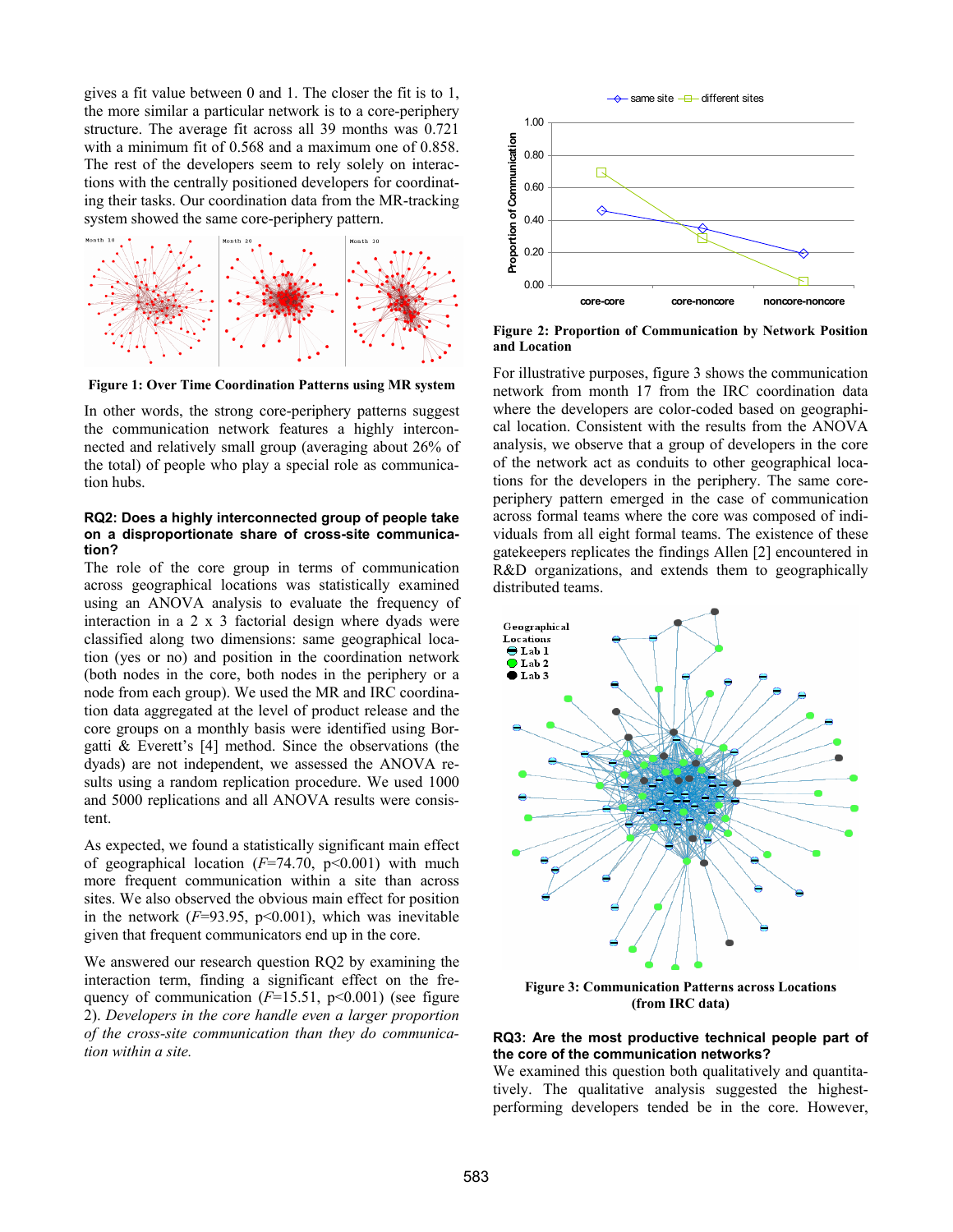productivity is the outcome of a number of different factors. Therefore, we also used a multi-level regression model to examine if the developers' degree centrality was associated with productivity.



**Figure 4: Coordination Patterns and Productivity (from IRC data)**

#### *Qualitative Analysis*

In order to gain a better understanding of the composition of the core group in the communication networks, we relate membership to the core group to the developers' contribution to the development effort. Past research in software engineering has found that a large portion of the modifications to a software system is typically done by a small number of developers [28]. In our dataset, we encountered that 18 to 20 developers contributed approximately 50% of the code in the software system. That group of developers corresponded to about only 18% of the engineers in the project. Given this pattern, we ranked the developers in terms of the amount of code contributed to the development effort on a monthly basis and we divided the ranking into five groups with each group corresponding to 20% of the developers. Figure 4 shows an example of a communication network (month 17) where each developer is categorized into a productivity group. We observe that the majority of the developers in the core are the highest performers while less performing developers tend to remain in the periphery of the communication network. However there are several interesting cases. There are several high performing engineers that are in the periphery and they seem to coordinate their work minimally. On the other hand, there are low performing individuals positioned very centrally in the communication network.

We performed additional analysis to examine whether the patterns shown in figure 4 persisted over time. First, we compared the monthly communication networks along two dimensions: how many developers were in the core of the communication network in each month, and how many top performing developers were part of the core in each month. Again, we identified the core groups on a monthly basis using Borgatti & Everett's [5] method. As depicted in figure 5, the core group averaged 30, with a minimum number of 14 and maximum of 42 engineers. In addition, the number of engineers from the highest productivity group that were part of the core group in the communication networks ranged from 9 to 22 over the 39 months of data.



**Figure 5: The Size of the Core Group over Time and Top Performers Membership** 

We also observe in figure 5 that during the first  $1/3$  of the time covered by our analysis, the composition of the core group varied significantly. After month 15, we see that most of the top performers consistently belong to the core on the communication network. However, there are several instances where low productivity developers are also part of the core coordination group (see Figure 6). We examined those cases in detail when we address research question 4.

#### *Quantitative Analysis*

Our longitudinal dataset had characteristics that render traditional linear regression models inadequate for statistical analysis. As is the case with any longitudinal dataset, the autocorrelation between the observations of the same measures over time will violate the independence assumptions of a traditional linear model. In order to correctly deal with the lack of independence stemming from the longitudinal nature of the dataset, we used a multi-level model [34]. The multi-level modeling approach allows variation at several levels within the model. The specification of a multi-level model includes fixed effects and random effects that may be applied to multiple variables for a given stream of longitudinal data.

In our analysis, we have a stream of data for each developer and the model allows variation of both the intercept and the influence of time and formal team membership on the productivity of individuals. Our models included independent factors that the software engineering literature has found to be important predictors of productivity such as individual level attributes of the engineers, characteristics of the development tasks and the two network measures: degree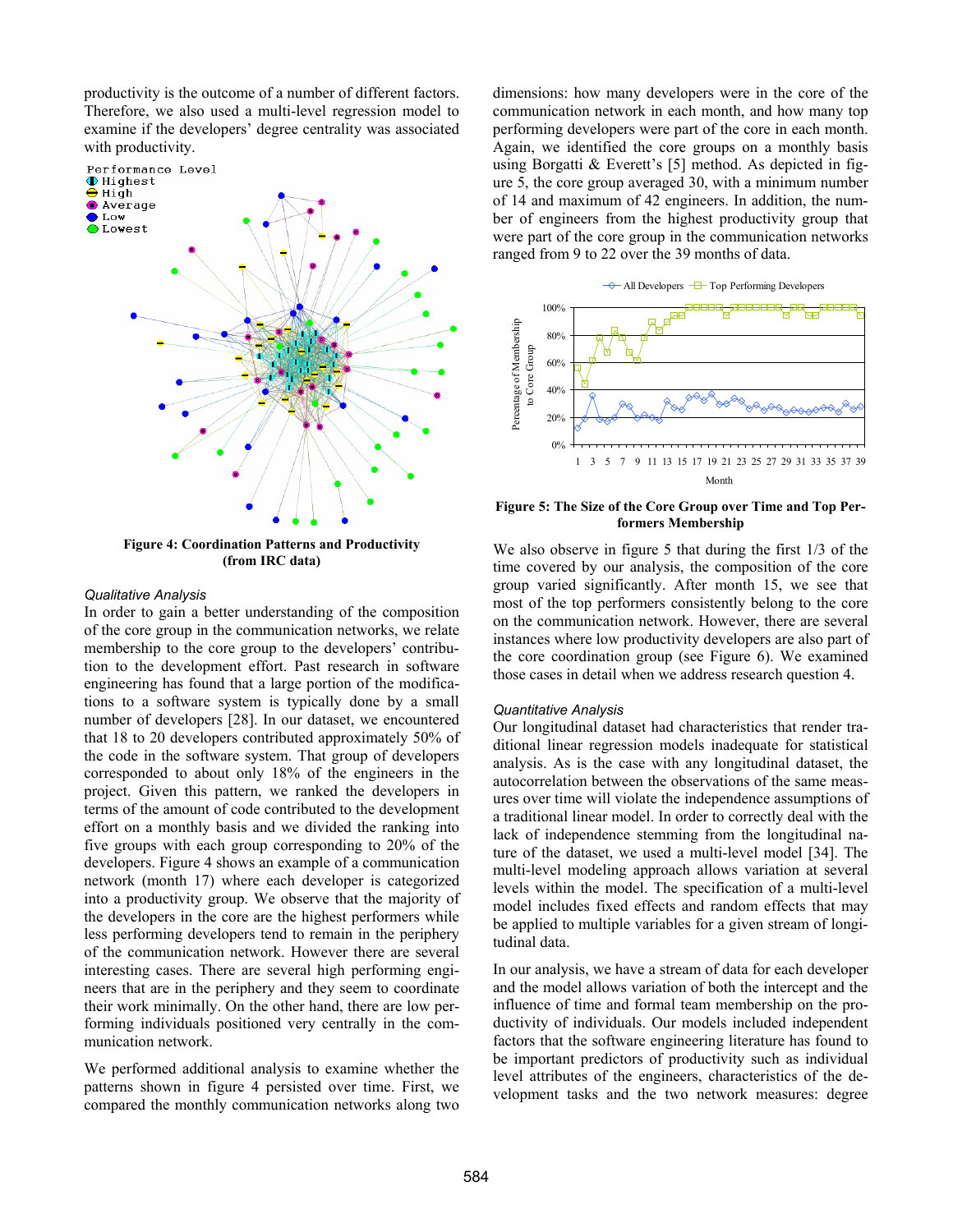centrality and network constraint. As described earlier, we used two different individual-level productivity measures. Overall, the pair-wise correlations had acceptably low levels (below 0.20) with the exception of the correlation between network centrality and network constraint which was 0.421 for the IRC data and 0.274 for the MR data.



#### **Figure 6: Composition of the Core Group over Time by Productivity Levels**

In table 1, we report the effects of the various factors on the *Number of Changes Contributed* productivity measure using the IRC (models I  $&$  II) and MR (models III  $&$  IV) coordination data to compute the network centrality and network constraint measures. Table 2 shows the coefficients of the multi-level regression using the *Number of MRs Resolved* as individual-level performance measure.

| Communication over IRC                  |            |            |  |
|-----------------------------------------|------------|------------|--|
|                                         | Model I    | Model II   |  |
| Intercept                               | $2.621**$  | 2.715**    |  |
| Time                                    | $0.008**$  | $0.007**$  |  |
| <i>Education (log)</i>                  | $-0.031$   | $-0.027$   |  |
| Domain Exp. (log)                       | $0.079**$  | $0.076**$  |  |
| Avg. Change Size (log)                  | $-0.474**$ | $-0.434**$ |  |
| Degree Centrality                       | $2.621**$  | 2.818**    |  |
| Network Constraint                      |            | $0.317**$  |  |
| <b>AIC</b>                              | 7010       | 6931       |  |
| Deviance Explained                      | 51.03%     | 51.60%     |  |
| Communication over MR-Tracking System   |            |            |  |
|                                         | Model III  | Model IV   |  |
| Intercept                               | $3.569**$  | $3.576**$  |  |
| Time                                    | $0.003**$  | $0.003**$  |  |
| Education (log)                         | $-0.025$   | $-0.025$   |  |
| Domain Exp. (log)                       | $0.051+$   | $0.048 +$  |  |
| Avg. Change Size (log)                  | $-0.532**$ | $-0.531**$ |  |
| Degree Centrality                       | 1.378**    | 1.389**    |  |
| Network Constraint                      |            | 0.031      |  |
| <b>AIC</b>                              | 7485       | 7491       |  |
| Deviance Explained                      | 47.71%     | 47.68%     |  |
| $(+ p < 0.10, * p < 0.05, ** p < 0.01)$ |            |            |  |

#### **Table 1: Results of the Multi-level Regression for the effects on Number of Changes Contributed**

The results from table 1 suggest that over time, developers become more productive in terms of changes submitted as the statistically significant and positive coefficient on the variable *Time* indicates. Consistent with prior research [12, 13], higher levels of *Domain Experience* increased the number of changes submitted by the developers on a monthly basis. We also examined the impact of programming experience but the measure was highly correlated to domain experience and had similar impact to the one reported for domain experience. As expected, the larger the average size of the modifications made by the developers, the lower the number of changes those developers contribute to the development effort as indicated by the negative coefficient of the *Avg. Change Size* measure.

In terms of the network measures, our results are consistent with past research showing that individuals centrally positioned in the communication network were more likely to exhibit higher levels of performance [36]. However, we also found that those individuals that were embedded in a highly interconnected ego network (*Network Constraint*) were even more productive, suggesting the relevance of belonging to the core group in the communication network. Although our analysis is at the individual-level, it is important to relate these findings to past research showing that geographically distributed groups or organizations with hierarchical social networks tended to coordinate better [22] and performed better [11] than those with core-periphery or flatter structure. An important factor that may be at play here is the dynamic nature of work dependencies that emerges in software development and potentially in other knowledge-intensive activities. Such an environment could reduce significantly the routineness of the tasks and increase uncertainty around the tasks, leading to nonhierarchical patterns of communication. In fact, Ahuja and Carley [1] showed that hierarchical social networks developed in virtual organizations when task exhibited higher levels of routineness.

The results reported in table 2 were consistent with those reported in table 1 with the exception of the impact of *Time* which has a negative impact on productivity. This finding suggest that over time, engineers tend to resolve less modification requests, possibly because the MRs require more development effort or they represent more complex tasks.

In sum, the results from the qualitative and quantitative analysis suggest that membership in the core is strongly associated with productivity level of the developer. In an effort to explore the nature of the relationship between productivity and degree centrality and network constraint, we investigated the personal characteristics of developers and how they varied across levels of productivity. Our thought was that there are numerous factors that could explain this relationship. For instance, the software engineering literature suggests that top developers typically have an order of magnitude better performance than average developers [12]. Such superior skill might make those developers the key source of technical knowledge and, consequently, they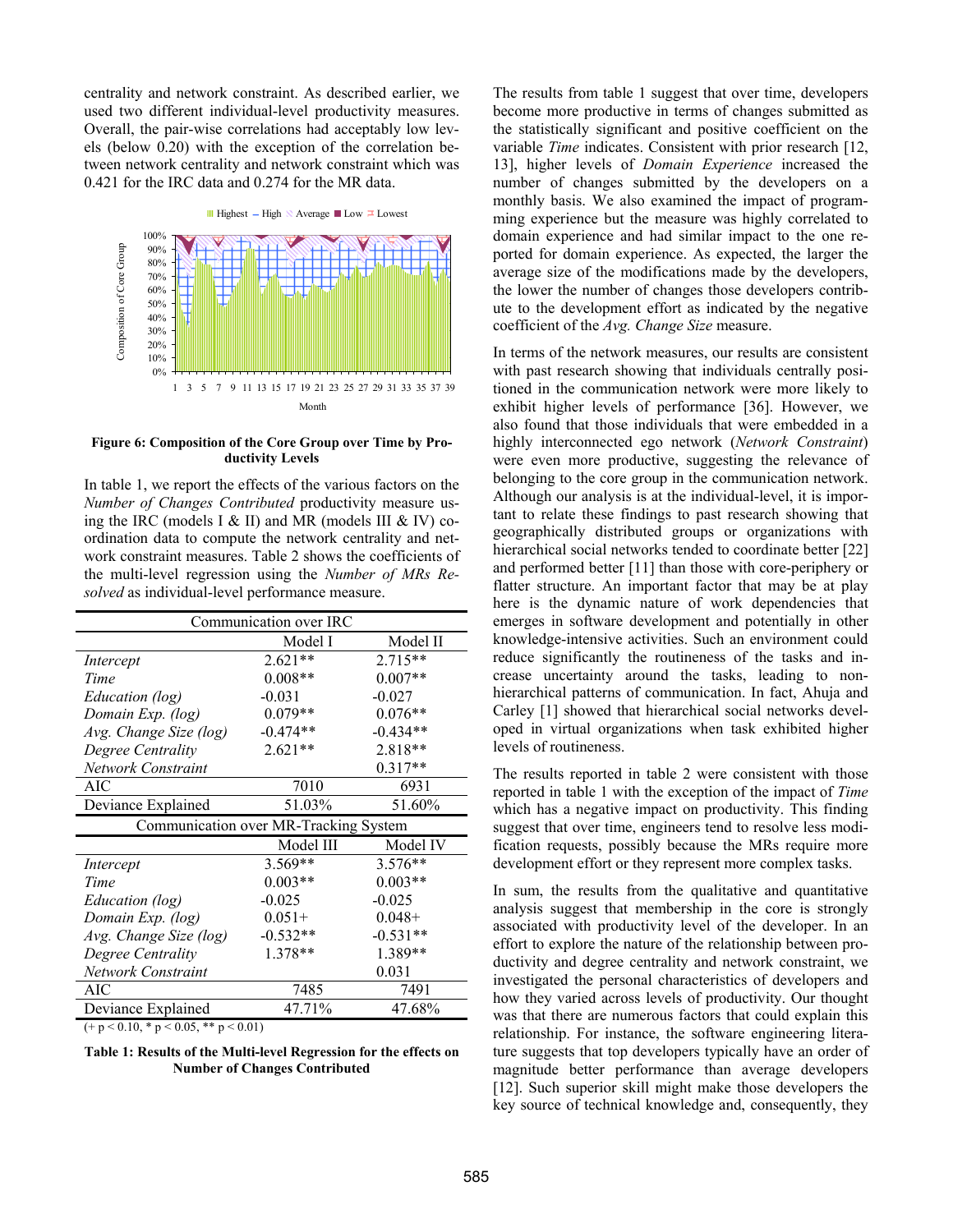become involved in the communication and coordination structures of the project. We compared the productivity groups across several individual-level factors: programming and domain experience, education level, and tenure in the company. Our analysis did not find any statistically significance differences across the groups.

| Communication over IRC                  |            |             |  |
|-----------------------------------------|------------|-------------|--|
|                                         | Model I    | Model II    |  |
| Intercept                               | 0.984**    | $1.020**$   |  |
| Time                                    | $-0.011**$ | $-0.005**$  |  |
| Education (log)                         | $-0.027$   | $-0.020$    |  |
| Domain Exp. (log)                       | $0.190*$   | $0.296*$    |  |
| Avg. Change Size (log)                  | $-0.102**$ | $-0.129**$  |  |
| Degree Centrality                       | 4.246**    | 3.949**     |  |
| Network Constraint                      |            | $0.891**$   |  |
| AIC                                     | 8460       | 8141        |  |
| Deviance Explained                      | 24.27%     | 27.16%      |  |
| Communication over MR-Tracking System   |            |             |  |
|                                         | Model III  | Model IV    |  |
| Intercept                               | 1.744**    | 1.806**     |  |
| Time                                    | $-0.007**$ | $-0.007**$  |  |
| Education (log)                         | $-0.054$   | $-0.055$    |  |
| Domain Exp. (log)                       | $0.163**$  | $0.164**$   |  |
| Avg. Change Size (log)                  | $-0.105**$ | $-0.113**$  |  |
| Degree Centrality                       | 2.939**    | 2.900**     |  |
| Network Constraint                      |            | $0.623^{+}$ |  |
| AIC                                     | 9204       | 9172        |  |
| Deviance Explained                      | 17.44%     | 17.76%      |  |
| $(+ p < 0.10, * p < 0.05, ** p < 0.01)$ |            |             |  |

**Table 2: Results of the Multi-level Regression for the effects on Modification Requests Resolved** 

## **RQ4: What other characteristics can lead to a technical person becoming part of the core of communication networks?**

We also investigated other factors that may cause developers to enter the core. Our qualitative examination of the data (see figures 4 through 6) indicated that some developers who were not high performers occasionally entered the core group, at least temporarily. In order to investigate this aspect of the core group composition in more detail, we examined the nature of the development tasks across the productivity groups. Specifically, we looked at differences in the average number of files affected by a modification request. The thought was that task dependencies may force developers into the center of the communication network, independently of their productivity, because of the need to interact and coordinate with individuals from different teams that had the relevant knowledge of different parts of the software system.

Our analysis revealed important differences across productivity groups in terms of the average number of source code files affected by modification requests. In fact, for several months in our data (e.g. 3, 8, 17, 27, and 38), we found that some developers in the lowest two productivity groups worked on modification requests that affected, on average,

the highest number of source code files. This finding is clearly depicted in figure 6 which shows that in certain months (3, 8, 17, 27, and 38) the composition of the core group involves a higher number of lower productive engineers. Our examination of the modification requests and changes to the source code indicated that for those months, the low-performing developers worked on features of the system that cut across numerous subsystems such as tracing and security functionalities. Modifications in that type of functionalities require coordinating work across several groups of individuals. These data suggest that it is the dependencies in the technical work that appear to drive some of the lower performing developers temporarily to the core of the communication network. It is important to highlight that these findings refer to only five low-performing developers. The other low-performing engineers did not exhibit the same task and interactions patterns. One unexpected observation is that several lower-performing developers who worked on cross-cutting concerns tended to move up one or two categories in the productivity ranking after the months where they were part of the core group of the communication network. However, the improvement in productivity did not translate into a consistent membership in the core group of the communication networks over time.

# **DISCUSSION**

In this paper, we have presented a longitudinal analysis of communication activities in a geographically distributed software development project and the results provide three main contributions to the CSCW literature. Prior work has shown that gatekeepers are technically competent and they are often first level managers in development organizations [e.g. 2]. Our analyses showed that the core people in the studied project are, by and large, not just technically competent but, in fact, they had major direct contributions to the development effort. In other words, the individuals in the core are also highly productive. This is a novel result because past research suggests that the communication hubs would evolve into communication specialists and, consequently, reduce their level of productivity.

Our findings also showed that the communication hubs play an even greater role in communicating across sites than within a single site. Giving that distributed product development organizations are becoming the norm, also it is important to further develop our understanding about how information flows through distributed projects. Our results are a step forward in that direction.

Finally, our study showed that the core group consisted of two kinds of individuals: not only gatekeepers, also individuals drawn at least temporarily into the hub by their work assignments, which is the new result. This suggests that communication tools must retain sufficient role flexibility to permit this movement, rather than locking people into core or non-core roles.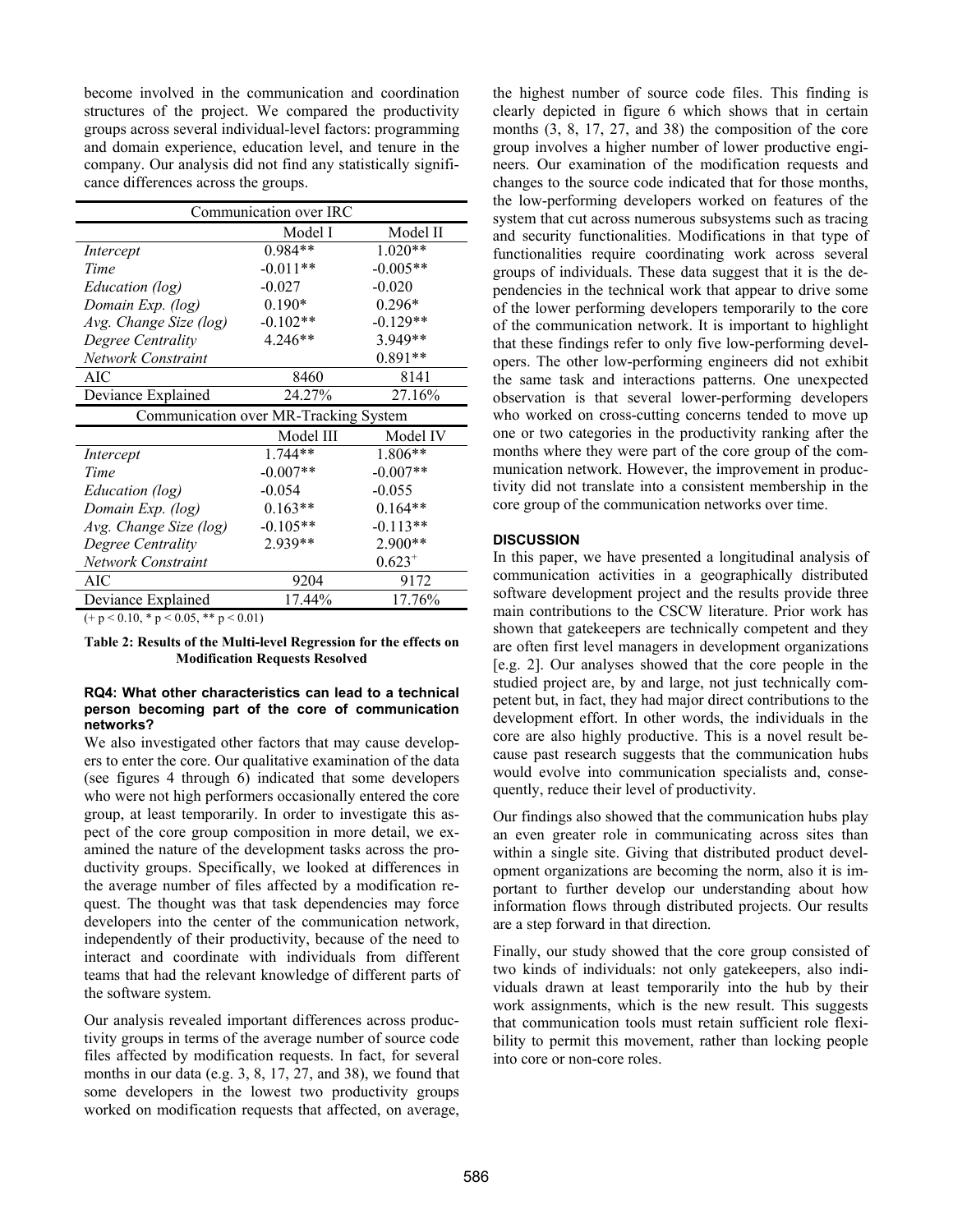## **Limitations of the study**

While the development organization we studied was a good choice for research seeking to explore the limits of modularity as a tool for coordination, these very same characteristics – new development effort, single product, organization designed around modular product structure – make it somewhat unusual. In organizations with multiple products and less precise mapping of modules onto teams, the effects observed here may be diminished by other drivers of communication and performance. It is also not clear how far beyond software development work these results can be generalized. While it seems reasonable to speculate that product structure will profoundly influence coordination in any product development organization [20, 35], software development may have unique characteristics.

It is also worth pointing out that we did not have the opportunity to observe all communication, for example face-toface, telephone, and video conference. While our interviews gave us some confidence that much of the technical communication occurred in the channels we observed, the patterns of interactions across those channels we did not have access to may have looked different. The effects of centrality that we observed, for example, may only apply to centrality in networks over particular kinds of textual media. Finally, we recognize that our productivity measures have limitations but it is important to notice that the measures used in this study are well known and commonly used in software engineering research.

#### **Implications for Tool Design**

The analysis and results reported in this study suggests several research directions in relation to tools to support distributed product development organizations. First, tools could focus their attention on a project-level view of coordination, leveraging data stored in software development repositories (e.g. MR tracking systems) to assess the project-wide coordination patterns of geographically software development teams. Several tools that depict information regarding the structure of communication and coordination patterns in relation to work dependencies have recently been proposed [e.g. 15]. However, our study show those tools could be extended by combining communication patterns data with information about contributions or progress of tasks which would allow specific stakeholders, such as project managers or team leads, to identifying potential problem areas and take appropriate corrective measures, if necessary.

Secondly, communicators in the core remained highly productive, this suggest that even for hub communicators, tools must support easy movement between technical work and communication. Finally, it perhaps also calls into question the degree of difficulty that interruptions cause – it has not prevented the most frequent communicators from being highly productive. While others have argued that interruptions are important for managers [23], our results might suggest that the information gained from interruptions may be undervalued. Alternatively, it may suggest that some

people are more able to swap context than others. These topics represent important issues for future research in the area of tool design for supporting distributed development organizations.

#### **Implications for Future Research**

The finding that core developers play a particularly large role in facilitating communication across sites may represent an effective adaptation or it may mean that the communication core is likely to become a bottleneck. In this project, where conditions allowed for an organizational design specifically adapted to the product structure, we would expect that cross-site coordination requirements would be relatively low compared to many projects. With much larger volumes of communication to deal with, it is not clear that core members can continue to act as cross-site hubs while also maintaining their very high productivity. Future research on other organizational arrangements should be able to shed light on this.

More research is required to better understand the relationship between development tasks that promote interactions among engineers and the potential gains in development productivity. In addition, future research should examine if tasks such as the implementation of cross-cutting concerns, are mechanisms that could promote the development of communication and coordination conduits among formal teams and development locations.

In our research setting, the "liaisons" emerged over time from each development group, contrary to view typically discussed in the literature where these key roles are formally established [3, 19, 32]. In fact, exploratory analyses of communication patterns in distributed software development organizations suggest that when "liaisons" are formally defined minimal communication channels emerge between formal teams and geographic locations [9]. Individuals in such formal roles, with different expectations and responsibilities from the rest of the engineers in a software development effort, might face important challenges stemming from the dynamic nature of technical and task dependencies. Future research should examine the differential impact, if any, of formal versus emergent "liaisons" roles.

#### **ACKNOWLEDGEMENTS**

We gratefully acknowledge support by the National Science Foundation under Grants IIS-0414698 and IIS-0534656, the Software Industry Center at Carnegie Mellon University and its sponsors, especially the Alfred P. Sloan Foundation.

## **REFERENCES**

- 1. Ahuja, M.K. and Carley, K.M Network Structure in Virtual Organizations. *Org. Science*, 10, 6 (1999), 741-757
- 2. Allen, T.J. *Managing the Flow of Technology*. MIT Press (1977).